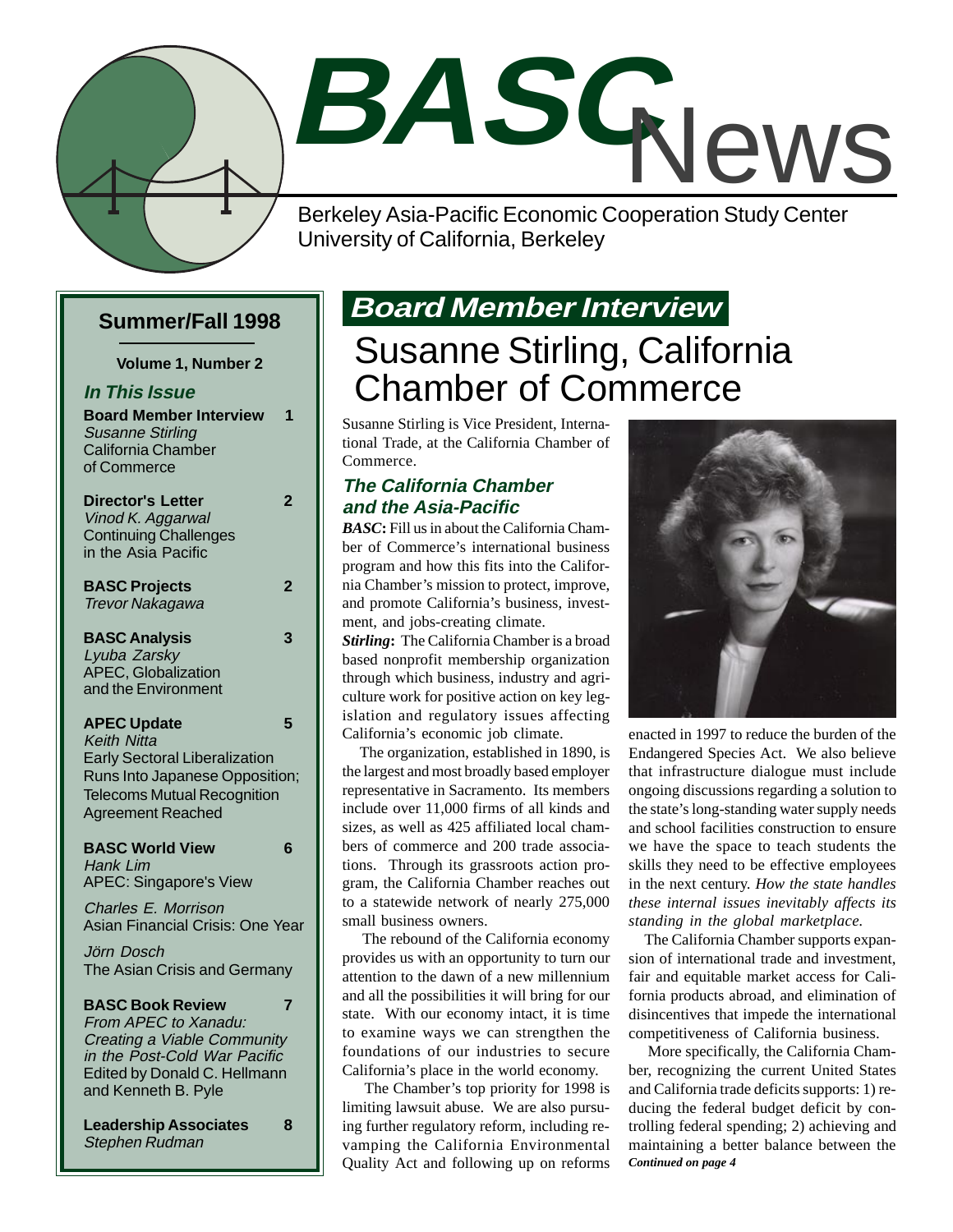### **Director's Notes**

WELCOME TO THIS ISSUE of **BASC News**. The Asian financial crisis has only somewhat abated, and the implications for the California economy and the U.S. more generally are now being felt. Corporate profits in many cases have fallen, and imports have been increasing from the Asia-Pacific. In this context, progress in sectors such as telecommunications (see our APEC Update) is a positive sign that countries are continuing to maintain a commitment to an open trading system. At the same time, liberalization efforts in other areas (such as forest and fishing products) have run into trouble. This fall's APEC summit in Kuala Lumpur will undoubtedly have financial issues high on the agenda, but discussions over Early Voluntary Sectoral Liberalization process will also be key.

 In this issue, our board member interview features Susanne Stirling of the California Chamber of Commerce. Ms. Stirling presents a reassuring but cautious picture for California business in the wake of the Asian crisis. On the first anniversary of the beginning of the financial crisis, Dr. Charles Morrison, President of the East-West Cen-

ter in Hawaii, reflects on the impact of the crisis. Prof. Hank Lim of the National University of Singapore examines APEC's response to the crisis, as well as prospects for the upcoming APEC summit. Finally, Dr. Jorn Dosch, a professor in the Asia-Pacific Research Program at the University of Mainz focuses on the implications of the Asian crisis for Germany.

 In our analysis section, Lyuba Zarsky, Co-Director of the Nautilus Institute for Security and Sustainable Development, a BASC Center Affiliate, examines APEC's Ecotech agenda and the prospects for sustainable development within APEC.

 We continue to work with other centers and individuals interested in Asia-Pacific developments. Our Director of External Relations, Stephen Rudman, has been holding discussions with current and prospective Leadership Associates. I hope that you will tell your friends and colleagues about our activities and encourage them to become active BASC participants. Please contact us for more information and be sure to visit our website for analysis and updates on new developments in the Asia-Pacific.

 **—Vinod K. Aggarwal**

### **BASC Projects** Project Update

#### **Trevor Nakagawa**

BASC PROJECTS are designed to promote collaborative international research and education about critical Asia-Pacific issues. Both our **USIA Cooperative Research Partnership** and **Asia Beckons Europe** project and the continue to progress. While we continue to expand our affiliated networks between our core institutions of UC Berkeley, Waseda University and ANU, we have now expanded our affiliated center list to include institutions from France, Germany and Italy. In addition, local corporate and business association support has enabled us to expand our activities to focus on the affects of the Asian Crisis on the California economy.

 The **USIA Cooperative Research Partnership** with Waseda and ANU continues to thrive. Three research trips have already been completed. BASC Director Aggarwal has taken trips to both Australia and Japan to set up collaborative research and educational programs designed to analyze both

corporate and governmental strategies in the context of APEC and other multilateral institutions. From ANU, BASC Senior Research Affiliate John Ravenhill came to Berkeley last semester to present his preliminary findings regarding the nature and shape of international production networks in East Asia. His talk was well attended by corporate and business association representatives as well as several professors from various departments. BASC Affiliate Beverly Crawford spent two months in residence at Waseda to conduct research on the Japanese automobile sector and participate in other research forums.

 At our successful **Asia Beckons Europe** international research conference held at Berkeley last November, we had a lively exchange of ideas regarding European corporate strategies across various sectors. In addition, there was a consensus to further collaborate on a sister volume that would test the results of this project against similar American and Japanese cases.

 By the end of the year, we hope to conclude both the **Asia Beckons Europe** project and the second wave of **USIA Cooperative Research Partnership visits**. All systems appear to be go!



Published by the Berkeley Asia-Pacific Economic Cooperation Study Center (BASC) 802 Barrows Hall #1970 University of California Berkeley, CA 94720-1970

Tel: 510-643-1071 Fax: 510-643-1746 basc@globetrotter.berkeley.edu http://globetrotter.berkeley.edu/basc

#### **BASC Staff**

*Vinod K. Aggarwal* Director

*Stephen Rudman* Director of External Relations

*Trevor Nakagawa* Project Director

*Kun-Chin Lin* Graduate Research Assistant

*Keith Nitta* Graduate Research Assistant

*Moonhawk Kim* Research Assistant

*Catherine Oliver* Research Assistant

*Mike Hunzeker* Research Intern

*Brandon Loew* Research Intern

*Jonathan Tsao* Research Intern

#### **Affiliated Centers**

Institute of Asia Pacific Studies Waseda University, Japan

Eurasia Institute, HEC School of Management, France

Asia-Pacific Research Program University of Mainz, Germany

Nautilus Institute for Security and Sustainable Development Berkeley, California

POLEIS, Bocconi University, Italy

Layout and Design, *Keith Nitta*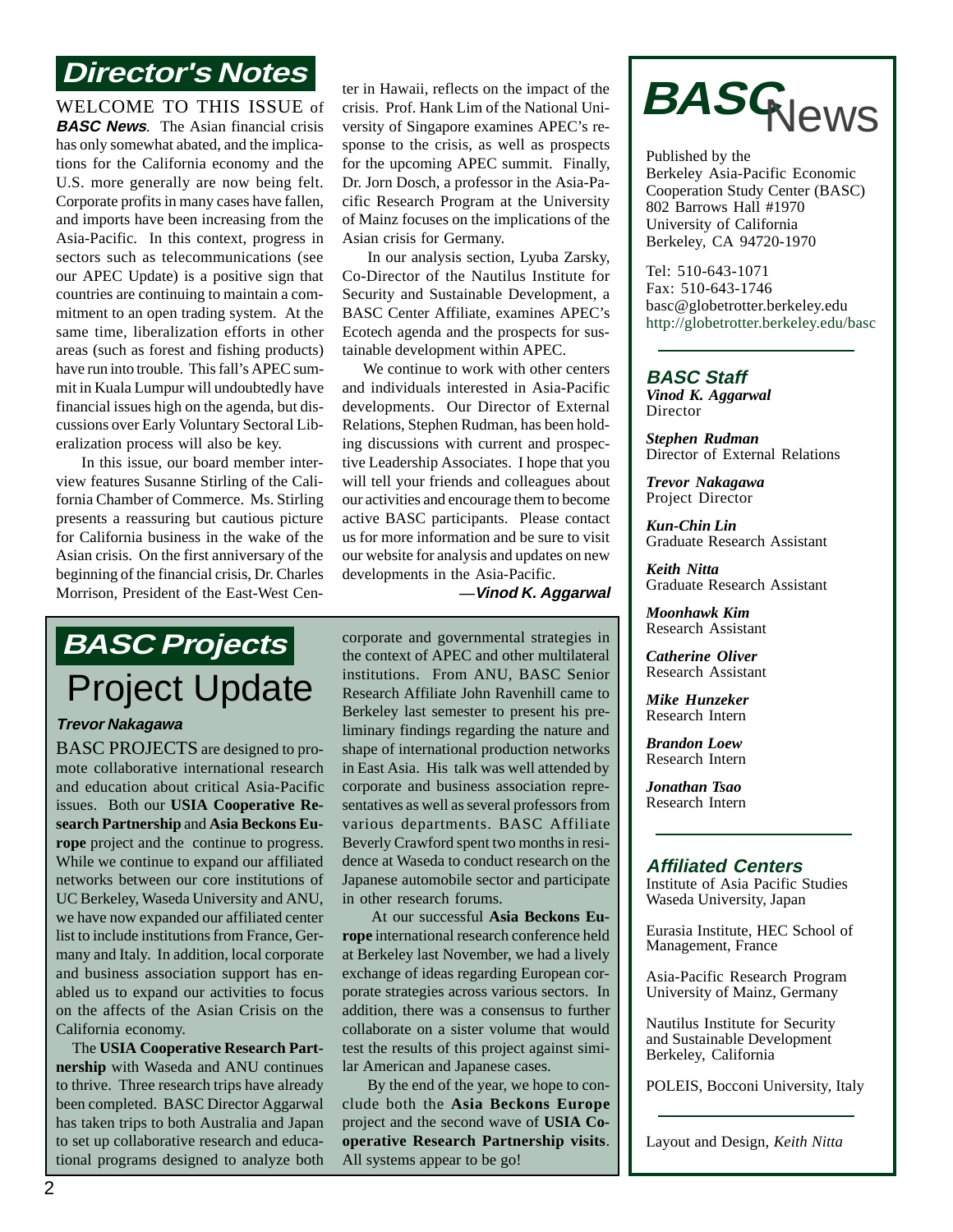### **BASC Analysis** APEC, Globalization and the Environment<sup>1</sup>

#### **Lyuba Zarsky**

Co-Director, Nautilus Institute for Security and Sustainable Development

APEC'S APPROACHTO THE envi-

ronment is an anomaly. While APEC is predominantly focused on economic cooperation and trade liberalization, its work on the environment nonetheless flows in the "sustainable development" current, which is based on the idea that environmental protection should be built into the design of economic development plans and policies rather than addressed as an aftermath of economic growth. Rather than conflicts between trade and environmental rules and policies, APEC has focused on the discussion and design of practical, voluntary initiatives which broadly promote sustainable development. Like its trade diplomacy, APEC's environmental diplomacy grows out of a consensus-building, non-binding, "soft law" approach to international cooperation.

 Given the narrowness, contentiousness and gridlock of environmental diplomacy at the WTO, APEC's broad scope and "nuts and bolts" approach are potentially promising. Moreover, global environmental and trade negotiations typically are conducted in separate institutions. Discussing them under one APEC roof suggests seeds of possibility for new approaches to environmental governance of the global economy.

 In the first six years, however, the substantive results at APEC have been meager. Despite a plethora of "capacity-building" seminars and workshops, no collective policy initiatives have been charted or debated, let alone embraced. Significant areas of resource management, including forests and agriculture, remain off the agenda. And no effective institutional mechanisms have emerged either to coordinate APEC's environment work or to provide an interface with scientists, NGOs, and other "civil society" groups. Without stakeholder involvement, APEC's priorities and programs are unlikely to hit the mark and garner political passion.

1 This article is excerpted from Lyuba Zarsky, "APEC and the 'Sustainable Development' Agenda," *Asian Perspectives,* Portland State University, forthcoming.

 Most important, despite APEC's stated commitment to "economy-environment integration," environmental and trade diplomacy have been tightly kept on separate and parallel tracks, both within individual APEC economies and in APEC as an institution. Divorced from both popular passions and APEC's high-powered trade and investment track, environmental cooperation remains mired in the lackluster province of bureaucrats and technocrats.

**"Divorced from both popular passions and APEC's high-powered trade and investment track, environmental cooperation remains mired in the lackluster province of bureaucrats and technocrats."**—Lyuba Zarsky

#### **Parallel Tracks**

 APEC runs on two tracks: 1) trade and investment liberalization and facilitation; and 2) economic and technical development, dubbed "eco-tech," where environmental cooperation is slotted. As of early 1997, there were over 40 projects on the eco-tech track, many of them relating to the environment.

 Led primarily by the U.S. and Canada, APEC's environmental work program has focused primarily on developing common norms and building capacities to build capacities, that is, on information exchange and networking. Between 1994 and 1997, APEC Environment Ministers met three times and generated a "Framework of Principles for Integrating Economy and Environment" and a "Regional Program of Action." The Principles called for the "integration of the economy and the environment in all sectors and at all levels" and calls on APEC member economies to "support multilateral efforts to make trade and environment policies mutually supportive."

 Adopted in June 1997, the Action Program stresses "private-public partnerships," rather than government-led initiatives, and has three prongs: 1) clean technology, focused largely on promoting the adoption of ISO 14,000 environment management standards; 2) sustainability of the marine environment, currently focused on jumpstarting in Asia the Global Plan of Action to Reduce Land-Based Sources of Marine Pollution; and 3) sustainable cities, which covers a variety of initiatives but which aims to provide an integrative framework for urban growth. Other APEC work on the environment is lodged in the ten Working Groups, the most active of which is the Regional Energy Cooperation Working Group.

 While many of the initiatives are worthwhile, the work program as a whole has fallen far short of APEC's stated goal of integrating environment and economy, including making trade and environmental objectives compatible. Indeed, work on the trade track has proceeded with nary a reference to the environment track.

 The gap was glaringly visible at the 1997 Vancouver Summit, when two resource-intensive sectors, forest/wood products and fisheries, were designated as two of fifteen targets for "early voluntary sector liberalization"—without any assessment of environmental impact or management capacity. Under current policies, which include financial and ecological subsidies for forestry and fishing, trade liberalization will accelerate deforestation and further stimulate overfishing.

 East Asia already has the world's highest rate of deforestation and loss of original habitat. Even without the stimulus of (non-environmentally conditioned trade), the region's timber reserves will be depleted in less 40 years. In Southeast Asian seas, home of one of the world's most productive fisheries, the number of fishing vessels has greatly increased in recent years, resulting in the over-exploitation of several important species.

*Continued on page 5* If environment and trade ran on the same rather than on parallel tracks, the elimination of destructive subsidies and the creation of adequate fishery and forestry management regimes would be a condition of liberalization. Without making sure that good environmental policies and management capacities in place *before* liberalization, APEC is pursuing not "sustainable development" but the same old "grow first, pay later" approach that has created severe and socially costly ecological degradation for the past three decades.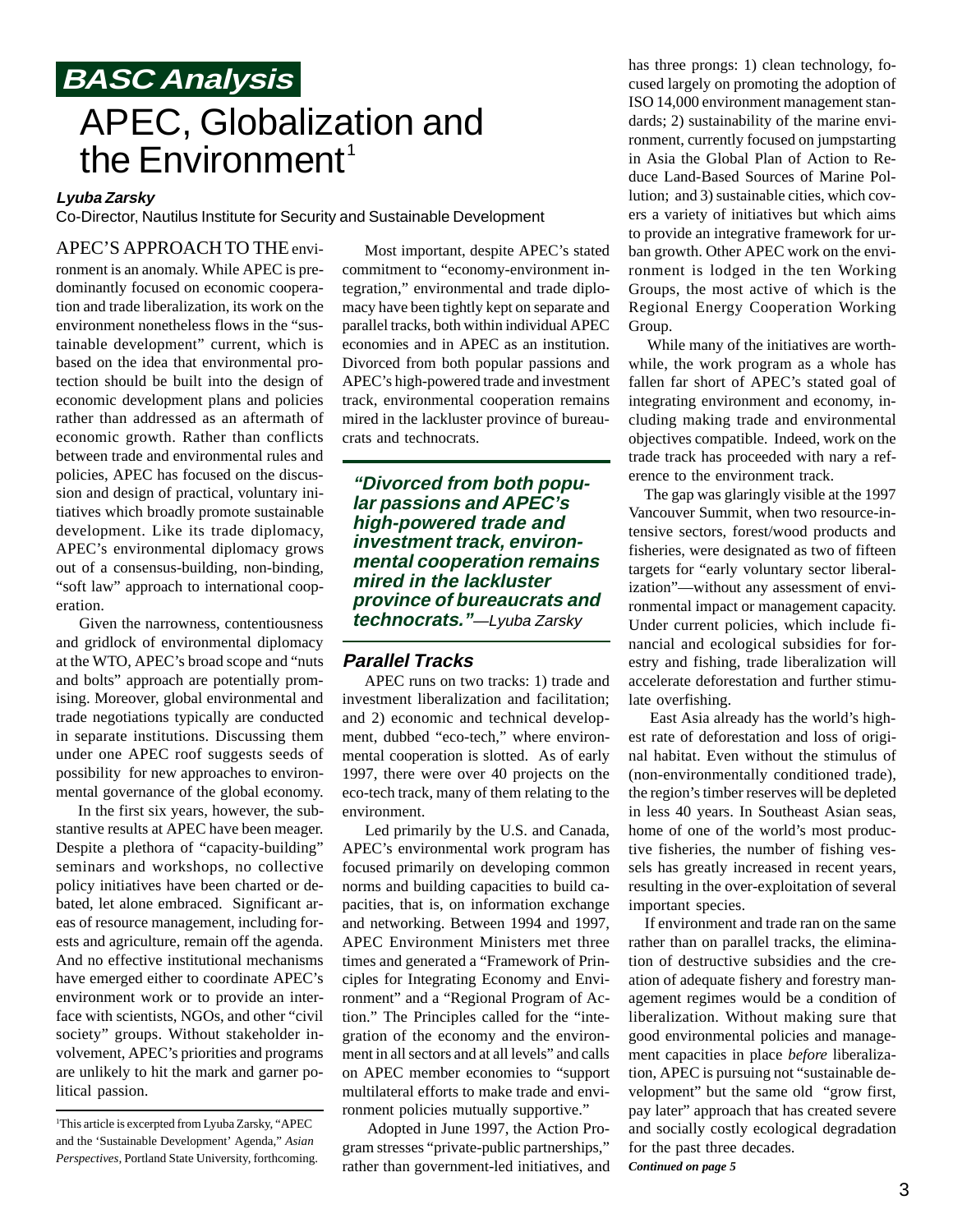### Susanne Stirling Interview

(continued from page 1)

U.S. dollar and the currencies of our major trading partners; and 3) actions designed to eliminate barriers that impede negotiating fair and equitable market access for California agriculture and manufactured products, as well as services.

**BASC:** Is the Asia-Pacific region of special importance?

*Stirling***:** In a word, yes—one need only look at the 1997 trade statistics provided by the California World Trade Commission.

 Despite concerns that the Hong Kong transition and the Asian financial crisis would disrupt trade relations, California exports to the three Greater China markets (China, Hong Kong and Taiwan) continued to grow dramatically in 1997. California

U.S. exports to the region. Surprisingly, California exports to the six of the seven ASEAN markets all showed increases over the second half of 1997 and five of the seven markets posted year-end increases over 1996 levels. This trend possibly occurred because many of California's exports to the region are electronic components which serve as intermediate goods in many of these countries' exports.

 California exports to Thailand are up 1.7 percent since the July 1997 Thai baht devaluation and 1.2 percent for the year. Electronic components, which comprise 59 percent of California exports to Thailand and serve as intermediate goods in many Thai exports, increased five percent over the sec-

**"Due to the diversification of California's economy, increased sales to Mexico, Greater China, Europe and Latin America outweigh losses to some key Asian markets..."**—Susanne Stirling

exports to these three markets totaled \$13.4 billion, an increase of \$2.3 billion over 1996 levels. In 1997, California exports to Greater China accounted for nearly 28 percent of U.S. exports to the region.

 California exports to China and Hong Kong are up 19.5 and 14.7 percent respectively in 1997. Combined exports to China and Hong Kong make it California's sixth largest export destination, with exports exceeding \$6.4 billion in 1997. Independently, China and Hong Kong rank as our fourteenth and eighth largest export markets respectively. After declining slightly in 1995, California exports to mainland China have increased \$1.2 billion or 63 percent over the past two years.

 California exports to Taiwan increased nearly \$1.4 billion or 24.6 percent in 1997. Exports to Taiwan were driven by sales of industrial machinery and computer equipment (up 36 percent), transportation equipment (up 93 percent) and precision instruments (up 50.7 percent). This dramatic export growth makes Taiwan California's fifth largest export destination.

 Despite the onset of the Asian financial crisis, California exports to the ASEAN countries (excluding new members Laos and Burma) declined only 2.5 percent in 1997, totaling just under \$14 billion and accounting for nearly 29 percent of total ond half of the year. California exports of processed foods and agricultural crops have also showed significant improvement since the devaluation.

 California exports to Japan and South Korea continue to experience difficulty, declining 7.5 and 17.9 percent respectively in 1997. This trend is directly related to the severe economic problems experienced by both domestic economies, which in turn have led to weak corporate and consumer demand and the devaluation of the yen and won against the U.S. dollar. Nevertheless, Japan and Korea remain California's first and fourth largest export markets, comprising 22 percent of California exports.

 On a larger scale, trade prospects for 1998 remain clouded by uncertainty over the impact of the Asian financial crisis. But even if merchandise trade growth shrank by as much as 25 percent of the 1997 rate, global trade expansion in 1998 would still be above the average rate recorded for the first half of the 1990s.

 The total value of U.S. international merchandise trade grew by 10 percent to over \$1.4 trillion during 1997. The value of goods moving through California's customs districts grew by 7 percent to total almost \$340 billion in 1997.

 California's exports of manufactured goods totaled \$109.5 billion in 1997. California exports posted a healthy growth rate of 6.1 percent for the year despite the onset of the Asian financial crisis.

 California exports in 1997 directly and indirectly supported approximately 1.53 million jobs.

#### **The Asian Financial Crisis and California**

**BASC:** Now that the crisis appears to have peaked, what do you expect to happen in California?

*Stirling***:** Trade flows to the Asia-Pacific region have only slowed and that impact has been minimal. The situation is likely only to slow the California recovery, not bring it to a halt.

*BASC:* What California business sectors have been most affected by the crisis? *Stirling:* California-made electronics, industrial and agricultural products have been the most affected sectors.

 According to the California Chamber of Commerce Economic Advisory Council we may see reduced tourism, especially from Japan. The situation, as it interacts with the high value of the dollar, is important for tourism since a big drop in Japanese tourists will produce a marked effect here. However, there has been a pick-up from Mexico and South America.

 We may also see slower sales of manufactured goods. However, due to the diversification of California's economy, our increased sales to Mexico, Greater China, Europe and Latin America outweigh losses to some key Asian markets in 1997.

*BASC***:** What strategies have the California Chamber and its members adopted in response to the Asian financial crisis?

*Stirling:* Although the Asian situation may hurt California exports to some extent in the short run, California could benefit in the long run. As the International Monetary Fund steps in, there is increased pressure on the Asian nations to open their markets. The California Chamber continues our efforts to promote international commerce.

#### **California Chamber of Commerce and APEC**

*BASC:* Given recent events, what role does the California Chamber see for APEC? *Stirling:* APEC will undoubtedly and should continue its secondary support of the IMF role in the Asian crisis. Otherwise, it is expected that the APEC will follow their pre-crisis agenda of sector liberalization.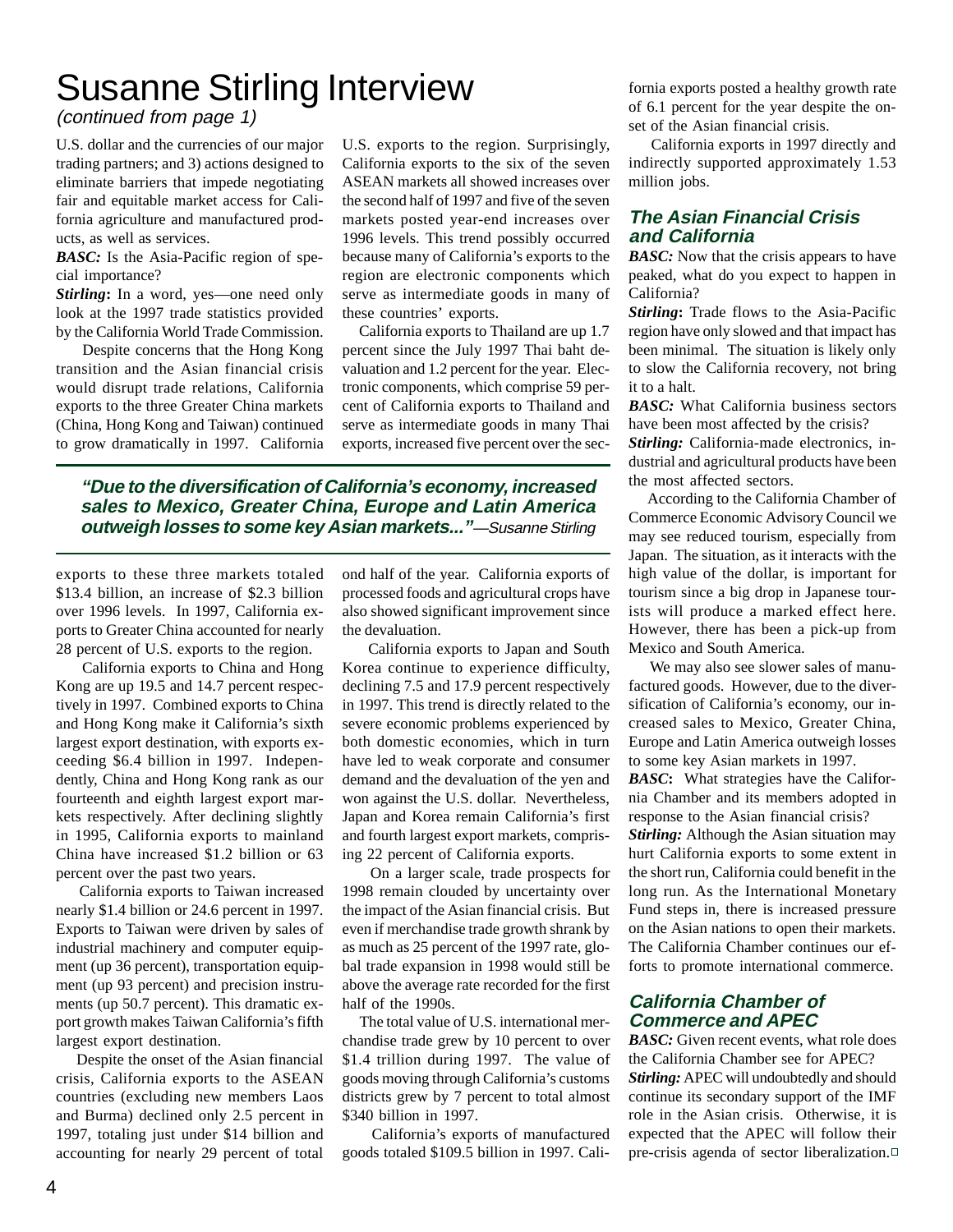### Early Sectoral Liberalization Runs Into Japanese Opposition

#### Compiled by **Keith Nitta**

CALLING FOR increased "flexibility" in the liberalization process, APEC Trade Ministers failed to reach an agreement on Early Voluntary Sectoral Liberalization (EVSL) at a June meeting in Kuching, Malaysia. Instead, they directed senior officials to continue working on a deal before the annual summit in November.

 The United States, supported by Canada and Australia, proposed a plan to eliminate tariffs by 2005 in all nine EVSL sectors: environmental goods and services, fish and fish products, forest products, medical equipment and instruments, energy, toys, gems and jewelry, chemicals, and telecommunications.

 The U.S., which refused to accept exceptions to its package plan, clashed with Japan, which insisted tariff cuts should be left to the discretion of each country. Of the 16 APEC countries which met in Kuching to discuss EVSL, only Japan refused to make any commitments, refusing to open its fisheries and forestry industries.

 The U.S. trade representative, Charlene Barshefsky, attacked Japan over its position on the EVSL process. "Japan had been an engine of growth in the region," she said. "Now it's adrift. Now it's a drag on Asia."

 Chile and Mexico have opted out of the EVSL process altogether, claiming APEC's trade liberalisation agenda should be undertaken on a comprehensive basis.

### APEC and the Environment (continued from page 3)

 The high level of economic globalization in the Asia Pacific suggests APEC's work program should focus squarely on the environmental governance of trade and investment. Investors and producers need clear market incentives and regulatory signals to raise their environmental performance. Governments need to set policy frameworks in common so that the pressures of market competition do not undermine environmental and public health.

#### **Telecoms Mutual Recognition Arrangement Reached**

On June 5, APEC telecommunications ministers agreed to adopt the Mutual Recognition Arrangement (MRA). The MRA allows already tested and certified products to be exported without requirements for retesting in the import country and will speed up marketing of technologies and products that are rapidly updated. A similar agreement between the U.S. and the European Union was signed May 18.

#### **"Japan had been an engine of growth in the region. Now it's adrift. Now it's a drag on Asia."** —Charlene Barshefsky

 The arrangement, which will be implemented on a voluntary basis between now and 2006, sets up a framework for manufacturers and exporters to test according to the standards of the importing country and provides remedies for when something goes wrong. The arrangement covers all equipment subject to telecommunication regulations, including wireless, terrestrial and satellite equipment.

 Ministers also adopted a plan to promote electronic commerce within APEC and called for transparent, nondiscriminatory interconnection of telecoms services between countries at rates that reflect costs.

#### **Whither Sustainable Development?**

Given the political, economic and ecological diversity of its members, the achievement of regional consensus on *an*y program, however modest, for environmental cooperation is no small feat. The fundamental obstacle to a deeper and more robust work program is the lack of domestic political demand—in virtually any APEC country—for APEC to grapple seriously with creating a framework for sustainable trade and investment in the region. Without domestic demand and the political will it generates, APEC's initiatives will tend to be narrow and shallow and follow the stra-

#### **APEC Update APEC-based Asian Financial Assistance Proposals**

The APEC Business Advisory Council (ABAC) and the Pacific Economic Cooperation Council (PECC), APEC's research affiliate, have called for APEC-led responses to the Asian financial crisis.

 "Reclaiming the high-growth rates of the past and making it sustainable for the coming millennium will require a new coherence in policy-making and institution building which has not yet been seen in the Asia-Pacific," PECC chair Robert Romulo told APEC Trade Ministers at their June meeting in Kuching, Malaysia.

 ABAC has called for APEC members to guarantee bonds issued by the governments of financially ailing countries. ABAC members have compared the proposed securities to the U.S.-backed Brady bonds, issued in 1990 to help lift Latin American governments from debt crises. But the business leaders said they were going a step beyond Bradys by promoting a "new type of convertible government bonds" that would be similar to an asset-backed security, designed to help businesses, especially small and medium-sized businesses, in countries with ailing economies.

 Although Taiwan is the only government that has firmly agreed to guarantee the bonds, Japan, Singapore and Brunei have also been named as likely candidates.

 The Asian Development Bank (ADB) has already begun to back some governmentissued bonds, including over \$600 billion issued by the Thai government. It is expected to begin backing bonds in Malyasia. ADB President Mitsuo Sato has expressed support for the plan and is expected to announce in July whether the ADB will move forward with a large-scale plan.

tegic and commercial interests of its strongest members. Political will, in turn, stems from organic connection to pressing domestic issues and social movements. APEC is not the only international organization to find environmental initiatives dissipated by the disconnection between "topdown" initiatives and "bottom-up" concerns.

*Continued on page 8* Despite its shortcomings, APEC remains the only multilateral trans-Pacific economic institution in Asia Pacific, a region of great strategic significance, including to the United States. Since environmental cooperation promotes long term U.S. goals of cooperative engagement with Asia, it is likely to remain on the U.S. radar screen at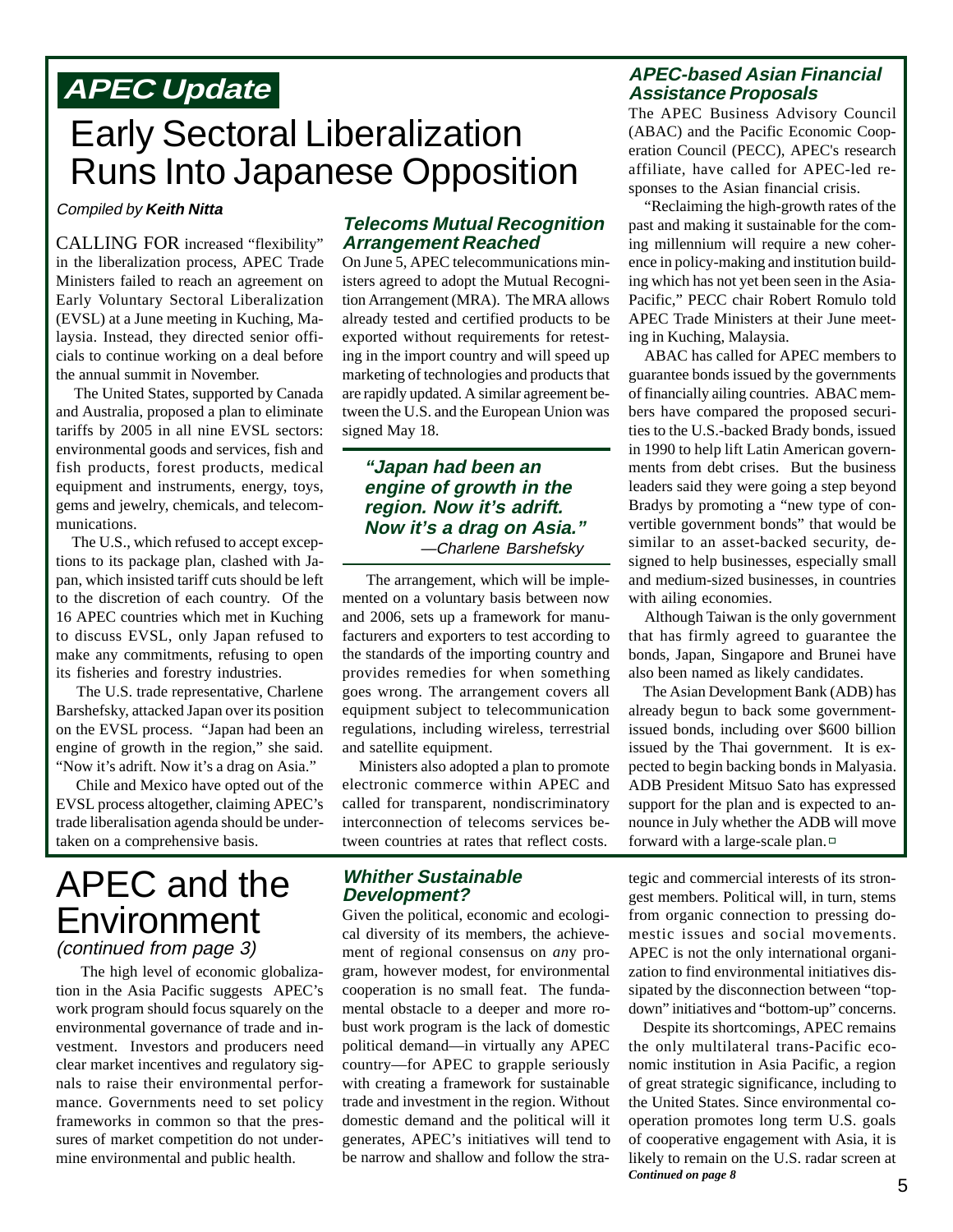### **BASC Worldview**

### APEC: Singapore's View

**Hank Lim,** National University of Singapore

AFTER THE VANCOUVER SUMMIT, Singapore was very enthusiastic and had high expectations of the meeting's outcomes. Three decisions in particular stand out for Singapore.

 First, the APEC leaders' endorsed a new regional framework for enhanced Asia-Pacific regional co-operation to promote financial stability. The plan creates a regional early warning system for financial instabilities, along with a supporting role for IMFled financial bailouts. In the eyes of Singaporean officials and scholars, the agreement demonstrates that APEC has now expanded beyond only being concerned with trade issues to becoming concerned with macroeconomic polices.

 Second, the progress made in trade liberalization has been substantial through a combination of improved offers in the members' individual action plans, collective actions, and most significantly, identification of fifteen sectors for early voluntary liberalization. The EVSL agreement shows that APEC economies, including those affected by the currency crisis, are ready to quicken

and broaden the process of trade liberalization.

 Third, and most importantly, APEC leaders adopted an agreement to study the impact of liberalization measures on domestic development. The agreement was driven by concern over the impact

of globalization on developing economies. APEC members agreed to address these issues within the broader agenda of Economic and Technical Cooperation (Ecotech). It is through this process that APEC's developing economies, and particularly small and medium-sized businesses within developing economies, can truly benefit from trade liberalization.

 Singapore has been a strong supporter of the APEC process and its objectives for freer trade and investment and regional cooperation to support a multilateral trading system coupled with economic and technical assistance. Accordingly, in 1993 Singapore offered to host APEC Secretariat. It also played a pivotal role in the APEC vision of free trade in the Asia-Pacific by 2020.

 At the same time, Singapore, a member of ASEAN and a close neighbor of Malaysia, has always been sensitive to the ASEAN agenda and interests in APEC and align its policy accordingly.

 This year Malaysia will host the Tenth Meeting of APEC Ministers and the Sixth Meeting of Heads of Government. Malaysia, with the support of Singpore and other ASEAN members, wants to focus on financial and banking rules and regulation in view of global financial liberalization and the Asian financial crisis.

 In particular, Malayasia and Singapore would like to focus on the quality of APEC members' training programs for banking supervisors and regulators and an improved monitoring and earlywarning system for impending economic and financial crises. Finally, with a view to promoting freer and stable capital flows in the region, Singapore wants to focus on the vital link between financial and capital flows on the one hand and the traditional concern for liberalization of trade and investment on the other.

### The Asian Financial Crisis: A One Year Report

#### **Charles E. Morrison,** East-West Center, Hawaii

A YEAR HAS PASSED since the Thai government was forced to float the baht, effectively devaluing their currency by twenty percent, and the Asian financial crisis began in earnest. In that year, public officials and economists all over the world but particularly in the United States have consistently underestimated the seriousness of the economic difficulties presented by the crisis. As the financial crisis has bit more deeply into the world economy, the economies of several countries are actually shrinking, by as much as 20 percent this year in the extreme case of Indonesia. Unemployment has risen to unprecedented levels around the region, raising questions of social stability.

 Announcements of poor economic performance reverberate back into the sensitive global financial and currency markets, so that recovery appears far off even for those countries, such as Thailand, which have made the most determined efforts at finanicial and economic reform.

**"The crisis is a clear test of the APEC process. While [the trade and investment liberalization and facilitation] agenda remains relevant, APEC officials have found it difficult to shift attention to a new set of more immediate economic priorities."**—Charles E. Morrison

> For intellectuals and policy makers, the crisis has profound implications. A clear challenge to academics is to provide a better understanding of the dynamics of the downturn in the light of simplistic but often popular explanations provided by the media and politicians. Two obvious examples are Asian cronyism, highlighted by the Western press, and the evil machinations of international financial speculators, an explanation with wide appeal in Asia. Cronyism and international financial explanations played role, but both existed prior to the collapse. Better explanations are clearly needed.

> Policy makers are groping with the governance implications: what domestic, regional, and global mechanisms are needed to better regulate capital flows and financial markets without choking off growth? At the domestic level, the countries with IMF agreements are forced more or less reluctant along the path of reform. Others, such as Japan and Malaysia, are having even more difficulty. At the international level, dialogue has only just begun. The weaknesses of the IMF in forcing early attention to impending problems and in responding to situations that do not follow past patterns have been only too palpable.

> The crisis is a clear test of the APEC process. The main focus of APEC activity was on trade and investment liberalization and facilitation. While this agenda remains relevant, the APEC officials have found it difficult to shift attention to a new set of more immediate economic priorities. Developing international financial regulatory and rescue mechanisms and sorting through the appropriate roles of regional and global institutions remain key challenges raised by the Asian crisis.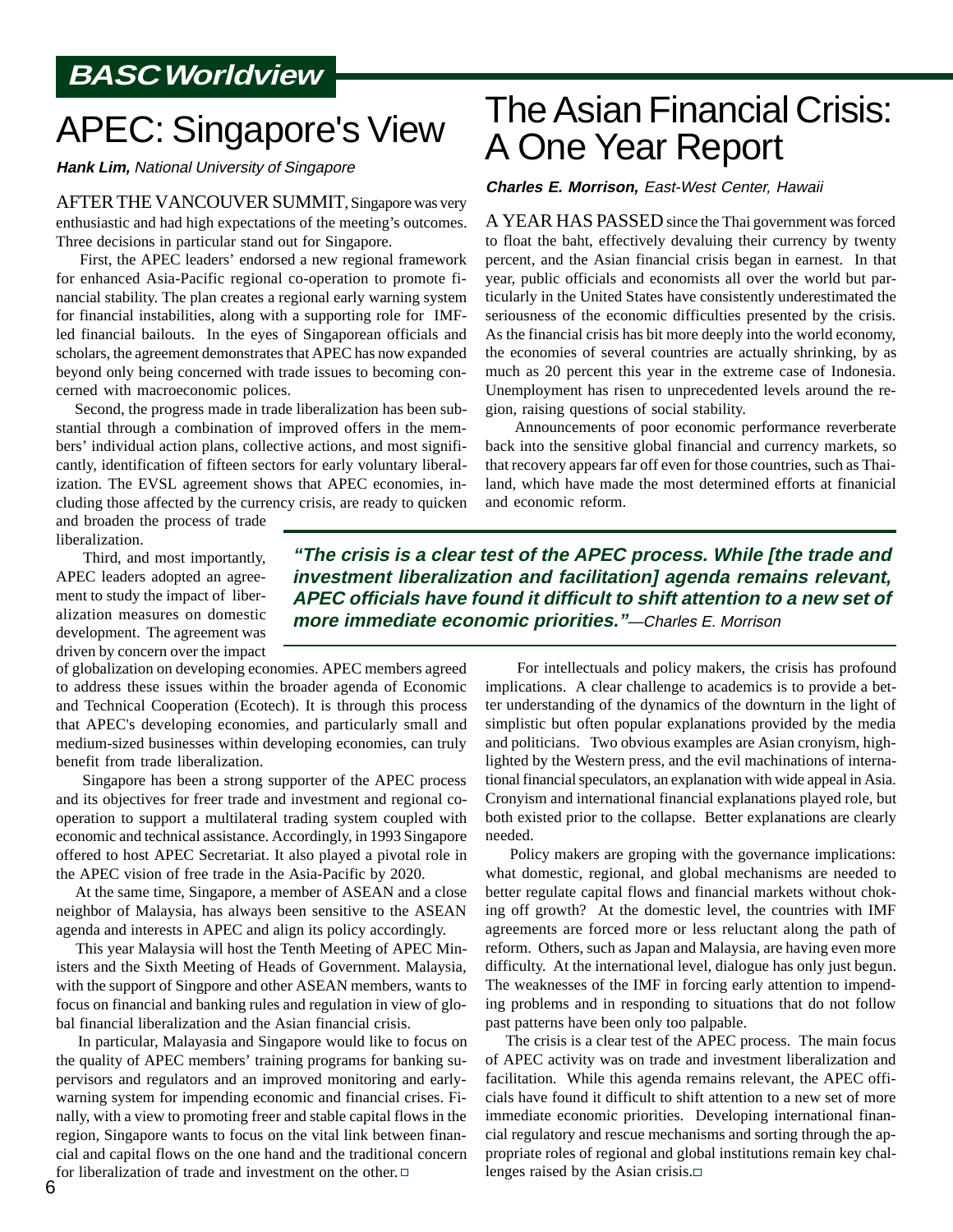

### Germany and the Crisis: Responsibilities and Prospects

**Jörn Dosch**, Johannes Gutenberg — University of Mainz

ACCORDING TO THE IMF, Asia's economic turmoil is already past its worst stage. Many believe that the crisis is not a sign of the end of Asian growth but rather a recurring pattern of financial instability that often accompanies rapid economic growth. Since most Asian countries have become deeply integrated into the global economy, they are likely to resume growth in two to three years. The world appears to have ridden out the Asian financial crisis.

 More than Asian actors such as APEC, ASEAN, and even Japan itself, Germany has contributed significantly to the quick fix measures taken in response to the Asian financial crisis. In February, Finance Minister Theo Waigel promised Thailand about US\$114 million in loans to ease the liquidity problems of the country's companies. South Korea has been assured of US\$1.3 billion bilateral German aid in case the present international aid package for the country should prove to be insufficient.

 Additionally, Germany is a key contributor to the EU's assistance efforts. EU members pay approximately US\$17 billion for IMF stabilization programs. In early April the Asia-Europe Meeting (ASEM) in London agreed in principle to the British proposal to launch an ASEM Trust Fund worth up to US\$50 billion. The fund's objective is to back the process of economic reform in Asia. While Germany favors financial assistance for Asia within the framework of established organizations such as the IMF, it has contributed to the fund, which has reached about US\$25 billion.

 Not all agree with the government's policy of quick financial aid. At first glance, the crisis has only a limited direct effect on Germany. German exports to South Korea, China, Singapore, Thailand, Malaysia, Indonesia and the Philippines amounted only to 5.4% of all exports in the first quarter of 1997.

 Looking more deeply, however, the economic turmoil in Asia could cost German taxpayers up to US\$15 billion if the federal government has to compensate companies for their losses in Asia. Germany is the second largest creditor, behind Japan, in East and Southeast Asia, with US\$122.7

billion invested at the end of 1996 (16.7% of all international credits). Under the "Hermes system," the government guarantees some risky export deals. Regarding trade with Indonesia alone, DM 14.3 billion (US\$7.9 billion) of Hermes guarantees are at stake. With DM 15.7 billion (US\$8.7) Indonesia is also the second largest debtor of German banks.

 In contrast to the United States, the German economy still lacks robust domestic demand. Economic growth is mainly driven by the export sector. German exports to Asia are expected to fall this year, for example, 30% to Indonesia. Since exports to Asia compromise only a small percent-

#### **"...the economic turmoil in Asia could cost German taxpayers up to US\$15 billion."** —Jörn Dosch

age of total German exports, however, businesses have been far more concerned about the crisis's indirect effects. They feared that falling exchange rates would lead to cheaper Asian products on the world market. As a result, German products would lose competitiveness. Businesses also worried that ailing Asian countries would try to export their way out of trouble, leading to a massive Asian export offensive.

 So far, however, neither scenario has materialized. Many companies, especially in Indonesia and Thailand, lack the financial means to pre-finance trade deals. Additionally, they need to import products from supply industries abroad on a large scale. In total German exports will decline a maximum of 2% in 1998 compared to last year, much less than originally expected.

 Even though economic indicators are already looking much better than a few months ago, the German government should not ignore the long-term political and social consequences of the crisis. A long period of political instability and social unrest in Indonesia and possibly other countries could hurt promising trade relations and investment opportunities with Asia far more than the narrow financial crisis.

### **BASC Book Review**

#### From APEC to Xanadu Creating a Viable Community in the Post-Cold War Pacific

Edited by **Donald C. Hellmann** and **Kenneth B. Pyle** M.E. Sharpe, 1997

#### Reviewed by **Moonhawk Kim**

IN THEIR RECENT BOOK, *From APEC to Xanadu: Creating a Viable Community in the Post-Cold War Pacific*, editors Donald C. Hellmann and Kenneth B. Pyle and nine other scholars evaluate whether APEC's current focus on economic-related issues and operation based on consensus is appropriate in the current regional and global political economy.

 In the introduction, Hellmann and Pyle argue that the "monochromatic economic optimism" about APEC, which lacks historical and political economic context, needs to be reexamined. More specifically, they maintain that the role of APEC must be prescribed according to the political and security conditions prevailing in the post-Cold War era. Building on this premise, the main debate of the volume takes place between Gilpin on one hand and Drysdale and Elek on the other. Gilpin measures the Asia-Pacific against North America and Western Europe and concludes that APEC still lacks both economic integration as well as political motivation to effectively compete with the other two regions. Drysdale and Elek, however, applaud the flexible and innovative characteristics of the open economic association. They argue that the eventual approach to the security issues in the region should be as flexible as the economic arrangement.

 These arguments provide the foundation for the works of other scholars in the volume. Authors on one side—Hellmann on U.S. leadership, Pyle on Japan-U.S. relations, and Ha and Kim on Korea—assert that APEC should address regional security issues and be more institutionalized. Others—Watanabe and Kikuchi on Japan, Soesastro on ASEAN and Zhang on China maintain that the focus on economic issues and community building through consensus formation is more crucial.

 No clear victor emerges from the debate. As the Asia-Pacific becomes more prominent in the global political economy, however, APEC will need to successfully address these competing demands.